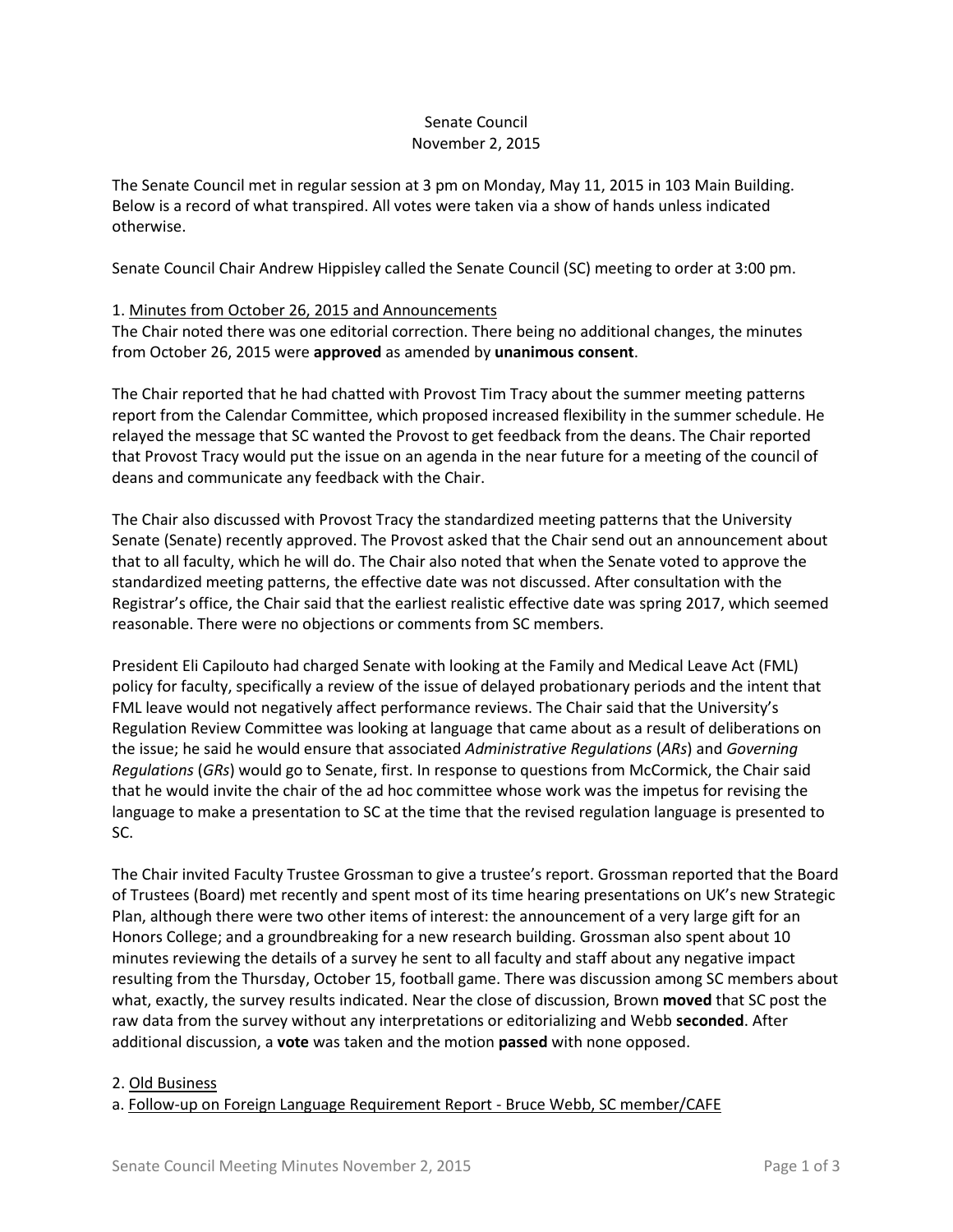Webb shared data with SC members regarding academic standards and accomplishments of students in the College of Agriculture, Food and Environment (AG). He noted that AG draws disproportionately from rural KY and also mentioned the history of prejudice against rural students based on their economic status and Appalachian roots, even though their academic achievements are as high as non-rural students.

## 3. Degree Recipient

## a. Motion to Amend Something Previously Adopted (August 2009 Degree List): Bestow MM Music Performance and Rescind MA Music Theory for Student KA-06

The Chair asked Guest Cleo Price, Graduate School assistant dean, to explain the need to revisit the motion. Price explained that the student was originally awarded an MA in Music Theory, not the MA in Music Performance that was noted in the Graduate School's memo. The Senate had approved the correct degree, MM in Music Performance, as the degree to bestow in place of what student KA-06 originally received.

There was discussion among SC members. In response to a question from Brown, the Chair said that the issue did have to return to the Senate because the SC acting on behalf of Senate is only necessary when there is no Senate meeting between now and the Board of Trustees meeting.

Guest Catherine Seago, Senate parliamentarian, explained the motion that needed to be made at Senate. Because the Senate was going to be asked to revise its own motion, there was no need for SC to make a recommended motion for Senate – the Senate itself would have to make a motion to amend the motion it previously adopted. There was brief, additional discussion. Price thanked the SC and apologized for the confusion.

### 4. Committee Reports

a. Senate's Admissions and Academic Standards Committee (SAASC) - Scott Yost, Chair

i. PhD Mining Engineering (Remove World Language Requirement)

Guest Scott Yost, chair of the Senate's Admissions and Academic Standards Committee (SAASC), explained the proposal to change the PhD Mining Engineering by removing the world language requirement. The Chair noted that the **motion** to approve came from committee, so no **second** was required. There was brief discussion. A **vote** was taken and the motion **passed** with none opposed and one abstention.

The Chair said that the guest for the next agenda had not yet arrived, so he proposed moving to the next agenda item. There were no objections from SC members.

### 6. University Appeals Board (UAB) Report for 2014-15 - Joe Fink, Chair

Guest Joe Fink (PH/Pharmacy Practice and Science, UAB chair) gave a report on the 2014-15 activities of the University Appeals Board (UAB). Fink also explained the purpose, composition, functions, and processes of the UAB. There were a number of questions from SC members.

# 5. Faculty Member's Proposal to Change *Senate Rules 6.3.1* ("Plagiarism")

Guest Richard Charnigo (PbH/Biostatistics) explained that his college requires faculty to place elements of the *Senate Rules* (SR) into syllabi, verbatim. He explained that because PbH faculty are obliged to use the language in the *SR*, it would be nice to have text that reflects what he presumed was the intent of the original language. Charnigo identified three aspects to revise: current wording seems to preclude peer review exercises in the classroom and help from official University resources, such as the Writing